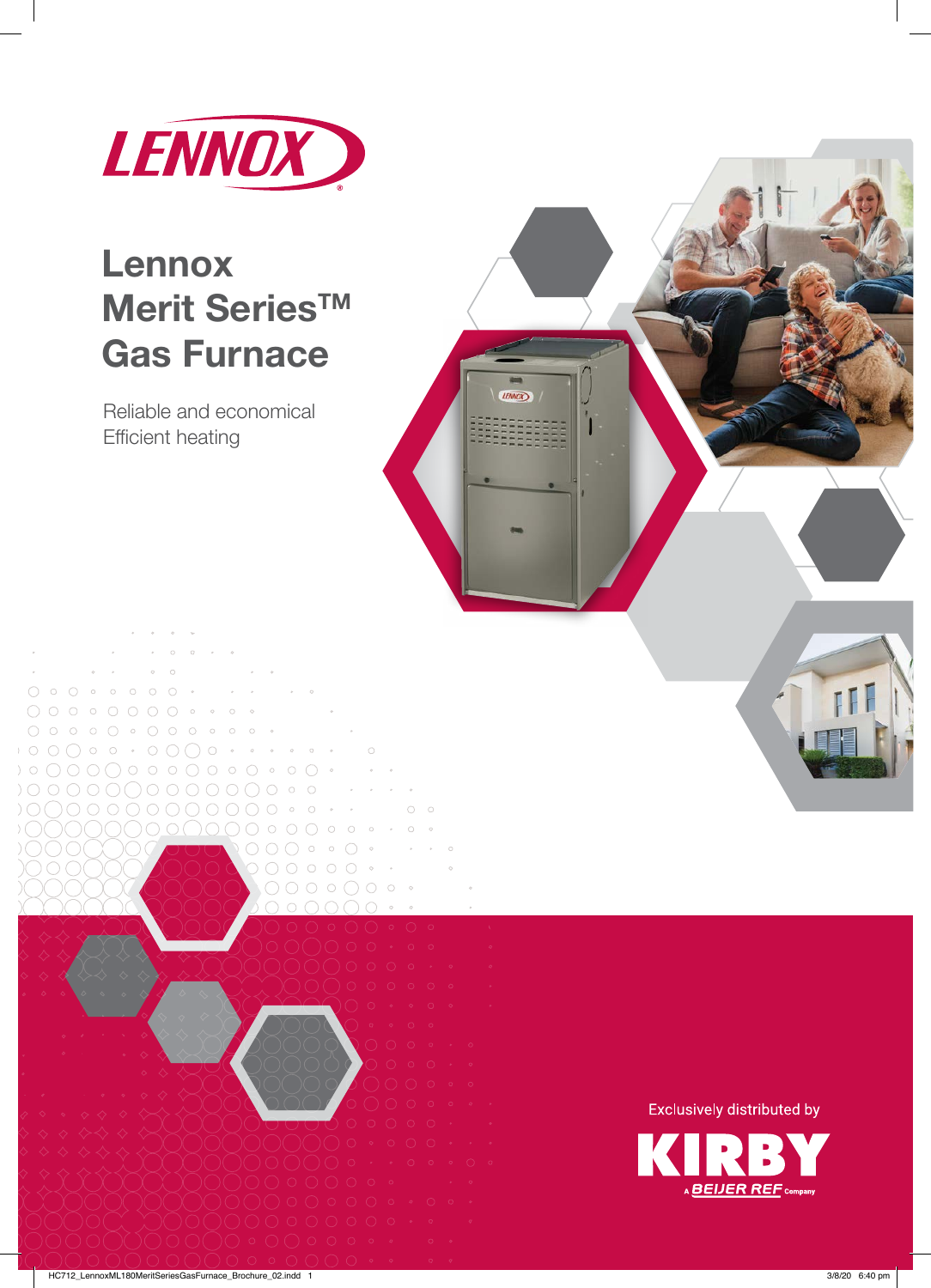## Lennox Merit Series<sup>™</sup> Gas Furnace

The Lennox Merit Series™ gas furnace offers a reliable and economic solution. The Lennox Merit Series™ gas furnace has a 3.8 (average) star efficiency rating for internal applications and a 2.8 (average) star efficiency rating for external applications. The versatile design makes it extremely installer friendly. For internal roof installations it can be mounted horizontally or with upflow directions. External installations are just as quick and easy with supply outlets located next to each other.

With the addition of Lennox add-on cooling, the Lennox Merit Series™ allows you to enjoy the comforts of cool air in summer, travelling through the same duct work as your gas unit. The add-on cooling option can be set up at the time of installation, or retrofitted to your heating system at a later date. The Lennox Merit Series™ comes standard with higher airflow to match add-on cooling without the need to upgrade fans.

The Lennox Merit Series™ is not impacted by fluctuating external ambient temperatures and will deliver consistent heating regardless of outside temperature change.

New and unique sound absorbing insulation panels deliver quiet operation. Plus, every component of the Lennox Merit Series<sup>TM</sup> is rigorously tested in Lennox's dedicated research lab, so you can count on your new furnace to deliver the highest possible levels of reliability and performance.

#### Features

- Base efficiency 3.7/2.8 Star rating
- Internal and external options
- Works with Lennox Humidifier and Lennox humidity enabled controllers
- Robust design with 5 year parts and labour warranty

#### Peace of mind

Kirby confidently stands behind the Lennox Merit Series<sup>™</sup> furnace with a comprehensive 5 year parts and labour warranty for domestic applications.





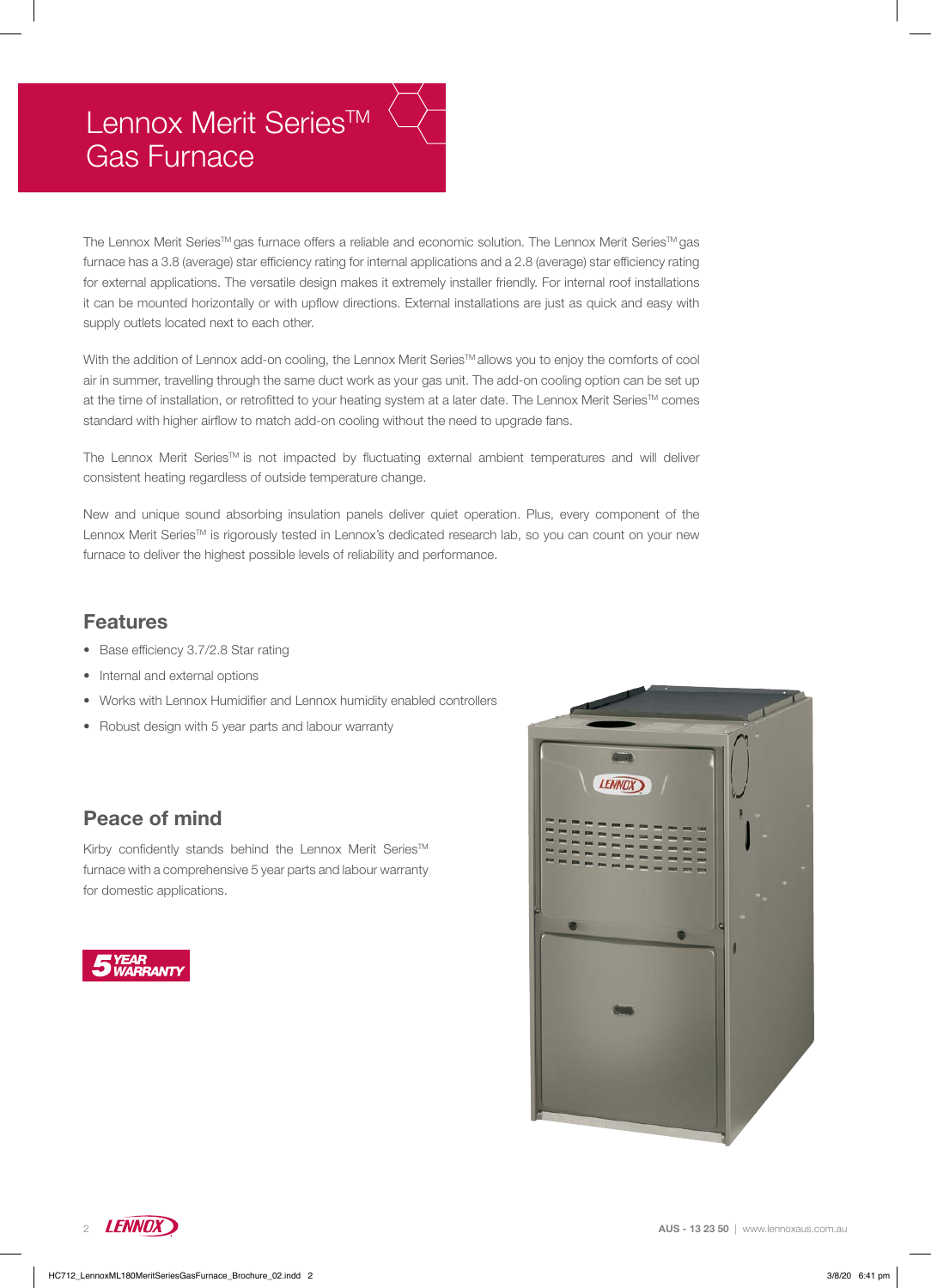#### Lennox Merit Series<sup>™</sup> - Internal

| <b>Model Number</b> | <b>Description</b>                        | <b>Star</b><br>Rating | Heating<br>Output<br>(kW) | Input<br>(Mj/h) | Airflow<br>range<br>(L/Sec) | <b>Static</b><br>(Pa) | Flue<br>(mm) | Gas<br>Connection<br>(in.) | <b>Add-on Cooling</b><br>(KW) | Power<br><b>Supply</b><br>$(V/Hz/\Phi)$ | <b>Dimensions</b><br>(mm) | Weight<br>(kg) |
|---------------------|-------------------------------------------|-----------------------|---------------------------|-----------------|-----------------------------|-----------------------|--------------|----------------------------|-------------------------------|-----------------------------------------|---------------------------|----------------|
|                     |                                           |                       |                           |                 |                             |                       |              |                            |                               |                                         | WxDxH                     |                |
| ML180UH070AP36A     | Internal<br>Gas Furnace<br>15.5 kW        | 3.8                   | 15.5                      | 69.6            | $282 - 716$                 | $<$ 250               | 102          | $\frac{1}{2}$              | TSA036S41-1                   | 240/50/1                                | 368 x 724 x 838           | 54             |
| ML180UH090AP48B     | Internal<br><b>Gas Furnace</b><br>20.6 kW | 3.7                   | 20.6                      | 92.8            | $229 - 890$                 | < 250                 | 102          | $\frac{1}{2}$              | TSA048S41-1<br>TSA048S41-3    | 240/50/1                                | 445 x 724 x 838           | 63             |
| ML180UH110AP60C     | Internal<br>Gas Furnace<br>25.8 kW        | 3.8                   | 25.8                      | 116.1           | 665 - 1165                  | $<$ 250               | 102          | $\frac{1}{2}$              | TSA060S41-1                   | 240/50/1                                | 533 x 724 x 838           | 71             |
| ML180UH135AP60D     | Internal<br><b>Gas Furnace</b><br>31.0 kW | 3.9                   | 31.0                      | 139.3           | $627 - 1153$                | < 250                 | 102          | $\frac{1}{2}$              | TSA060S41-3<br>TSA072S4-3     | 240/50/1                                | 622 x 724 x 838           | 79             |

#### Lennox Merit Series<sup>™</sup> - External without coil

| <b>Model Number</b> | <b>Description</b>                        | <b>Star</b><br>Rating | Heating<br>Output<br>(kW) | Input<br>(Mj/h) | Airflow<br>range<br>(L/Sec) | <b>Static</b><br>(Pa) | Flue<br>(mm) | Gas<br>Connection<br>(in.) | <b>Add-on Cooling</b><br>(KW) | Power<br><b>Supply</b><br>$(V/Hz/\Phi)$ | <b>Dimensions</b><br>(mm) | Weight<br>(kg) |
|---------------------|-------------------------------------------|-----------------------|---------------------------|-----------------|-----------------------------|-----------------------|--------------|----------------------------|-------------------------------|-----------------------------------------|---------------------------|----------------|
|                     |                                           |                       |                           |                 |                             |                       |              |                            |                               |                                         | WxDxH                     |                |
| ML18009048B - E     | External<br>Gas Furnace<br>17.3 kW        | 2.8                   | 17.3                      | 92.8            | 229 - 890                   | $<$ 250               | 102          | $\frac{1}{2}$              | TSA048S41-1<br>TSA048S41-3    | 240/50/1                                | 456 x 1415 x 1027         | 80             |
| ML18011060C - E     | External<br><b>Gas Furnace</b><br>21.7 kW | 2.8                   | 21.7                      | 116.1           | $665 - 1165$                | $<$ 250               | 102          | $\frac{1}{2}$              | TSA060S41-1                   | 240/50/1                                | 544 x 1415 x 1027         | 100            |
| ML18013560D - E     | External<br>Gas Furnace<br>26.0 kW        | 2.8                   | 26.0                      | 139.3           | 627 - 1153                  | $<$ 250               | 102          | $\frac{1}{2}$              | TSA060S41-3<br>TSA072S4-3     | 240/50/1                                | 633 x 1415 x 1027         | 110            |